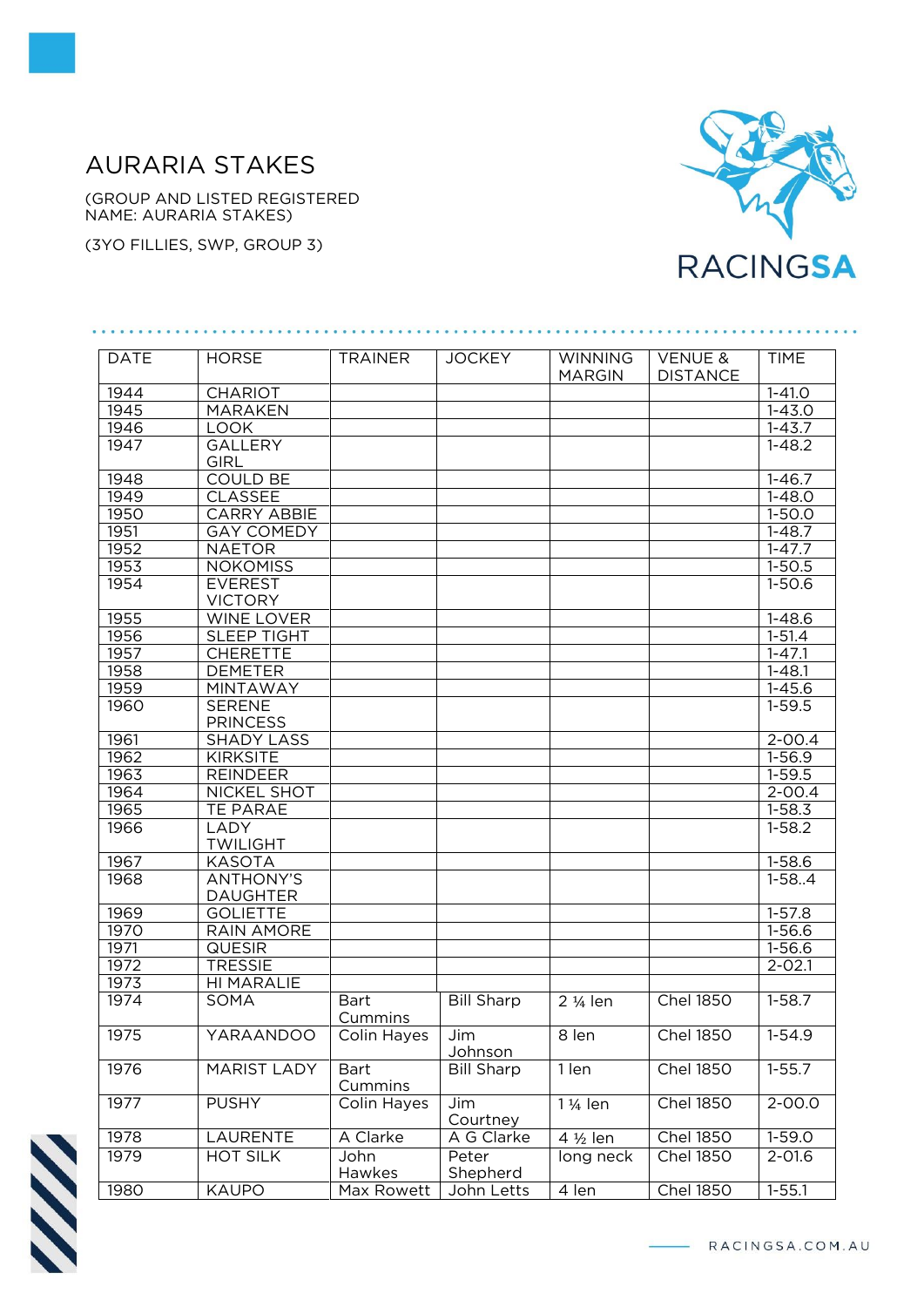| 1981     | <b>SHERACO</b>                    | <b>Bart</b><br>Cummins    | John Letts             | 4 len                 | V Pk 1850        | $1 - 55.0$  |
|----------|-----------------------------------|---------------------------|------------------------|-----------------------|------------------|-------------|
| 1982     | <b>IRISH HEIRESS</b>              | <b>Bill Smart</b>         | John<br>Stocker        | 2 1/ <sub>4</sub> len | V Pk 1850        | $1 - 55.2$  |
| 1983     |                                   |                           | Not Run                |                       |                  |             |
| 1984     | <b>MAINTENON</b>                  | <b>Bart</b><br>Cummins    | John Letts             | $\frac{3}{4}$ len     | V Pk 1850        | $1 - 54.5$  |
| 1985     | <b>KATIKATE</b>                   | <b>Bart</b><br>Cummins    | John Letts             | 4 len                 | Morp 1800        | $1-50.7$    |
| 1986     | MISS CLIPPER                      | Lee<br>Freedman           | John Letts             | $1/2$ neck            | <b>Morp 1800</b> | $1-50.5$    |
| 1987     | <b>FLAMING</b><br><b>WONDER</b>   | John<br>Hawkes            | Peter<br>Shepherd      | 3 len                 | <b>Morp 1800</b> | $1 - 52.2$  |
| 1988     | <b>FAITHFUL</b><br><b>THOUGHT</b> | Dean Taylor               | Steven<br>Jackson      | Long neck             | Morp 1800        | $1 - 51.8$  |
| 1989     | <b>OUR LIBRA</b><br>LADY          | Robert<br>Smerdon         | G Murphy               | $1/2$ len             | Morp 1800        | $1-50.4$    |
| 1990     | <b>ALLEGED</b><br>LADY            | Peter Jolly               | Richard<br>Jolly       | 11/ <sub>4</sub> len  | <b>Morp 1800</b> | $1 - 51.0$  |
| 1991     | <b>SHAVANO</b><br><b>MISS</b>     | Russell<br>Cameron        | Simon Price            | 3 len                 | <b>Morp 1800</b> | $1 - 48.53$ |
| 1992     | <b>GATERNEAUX</b>                 | Lee<br>Freedman           | Glen Dorol             | 1 len                 | Morp 1800        | $1 - 51.16$ |
| 1993     | PRIME AGAIN                       | Lou Luciani               | J Brown                | 3/ <sub>4</sub> len   | V Pk 1809        | 1-51.92     |
| 1994     | ASCONA (NZ)                       | David<br>Hayes            | Michael<br>Carson      | head                  | <b>V Pk 1800</b> | $1 - 49.23$ |
| 1995     | <b>TRANQUILITY</b>                | <b>Mick</b><br>Huxtable   | Roy McKay              | long neck             | <b>V Pk 1800</b> | $1 - 49.16$ |
| 1996     | <b>MISS</b><br>MARGARET           | Peter Hayes               | Simon Price            | 11/ <sub>4</sub> len  | <b>V Pk 1800</b> | 1-50.86     |
| 1997     | <b>EXALTED</b><br><b>MISS</b>     | Jim Smith                 | Steven<br>Arnold       | $2\frac{1}{2}$ len    | <b>Chel 1800</b> | $1-50.34$   |
| 1998     | <b>LA VOLTA</b>                   | Colin<br>Alderson         | Eddie<br>Wilkinson     | 21/ <sub>4</sub> len  | <b>Chel 1800</b> | $1 - 49.71$ |
| 1999     | <b>EPISODE</b>                    | David Hall                | Glen Dorol             | $1/2$ head            | <b>Chel 1800</b> | 1-49.60     |
| 2000     | <b>GRAND</b><br><b>ECHEZEAUX</b>  | Lee<br>Freedman           | Craig<br>Williams      | 1½ len                | <b>Chel 1800</b> | 1-50.83     |
| 2001     | SHELBOURNE<br>LASS                | Nigel<br>Blackiston       | Darren<br>Gauci        | 3/ <sub>4</sub> len   | <b>Chel 1800</b> | $1-50.42$   |
| 2002     | <b>CLOTHILDE</b>                  | John<br>Hawkes            | Darren<br>Gauci        | 1 len                 | <b>Chel 1800</b> | $1 - 49.20$ |
| 2003     | YVONNE                            | Tony<br>McEvoy            | Jason<br>Holder        | short<br>head         | <b>Chel 1800</b> | 1-51.62     |
| 2004     | <b>DANE</b><br><b>BELLTAR</b>     | Leon<br>Macdonald         | Clare<br>Lindop        | 11/ <sub>4</sub> len  | <b>Chel 1800</b> | $1-51.42$   |
| 2005     | <b>OVERCLOCK</b>                  | Stephen<br>Theodore       | Chris<br><b>Bryant</b> | long head             | <b>Chel 1800</b> | $1 - 51.11$ |
| 2006     | PURDE (NZ)                        | David<br>Hayes            | Paul Gatt              | $1/2$ len             | <b>Chel 1800</b> | $1-50.42$   |
| 2007     | <b>DEVIL MOON</b>                 | Mark<br>Kavanagh          | Matthew<br>Neilson     | 3/ <sub>4</sub> len   | <b>Morp 1800</b> | 1-48.09     |
| 2008     | <b>MOMENT IN</b><br><b>TIME</b>   | Mick<br>Huxtable          | Chad Lever             | neck                  | <b>Chel 1812</b> | 1-50.95     |
| 2009     | <b>PRINCESS</b><br>PULSE (NZ)     | Michael<br>Moroney        | Glen Boss              | 31/ <sub>4</sub> len  | Morp 1800        | 1-51.80     |
| 02/05/10 | <b>FAIRY OAK</b><br>(NZ)          | Peter G<br>Moody          | Luke Nolen             | short neck            | Morp 1800        | 1-50.37     |
| 14/03/11 | <b>SHYLIGHT</b>                   | David<br><b>Brideoake</b> | Glen Boss              | nose                  | Morp 1800        | 1-50.63     |
| 14/04/12 | CRUCIAL                           | Anthony<br>Freedman       | Vlad Duric             | $\frac{3}{4}$ len     | <b>Morp 1800</b> | 1-50.52     |
| 13/04/13 | <b>GLOBAL</b><br><b>BALANCE</b>   | David<br>Hayes            | Matthew<br>Neilson     | short 1/2<br>head     | Morp 1800        | 1-50.50     |
| 12/04/14 | <b>GIRL IN</b><br><b>FLIGHT</b>   | Robbie<br>Griffiths       | Matthew<br>Allen       | 1 len                 | Morp 1800        | $1 - 50.71$ |